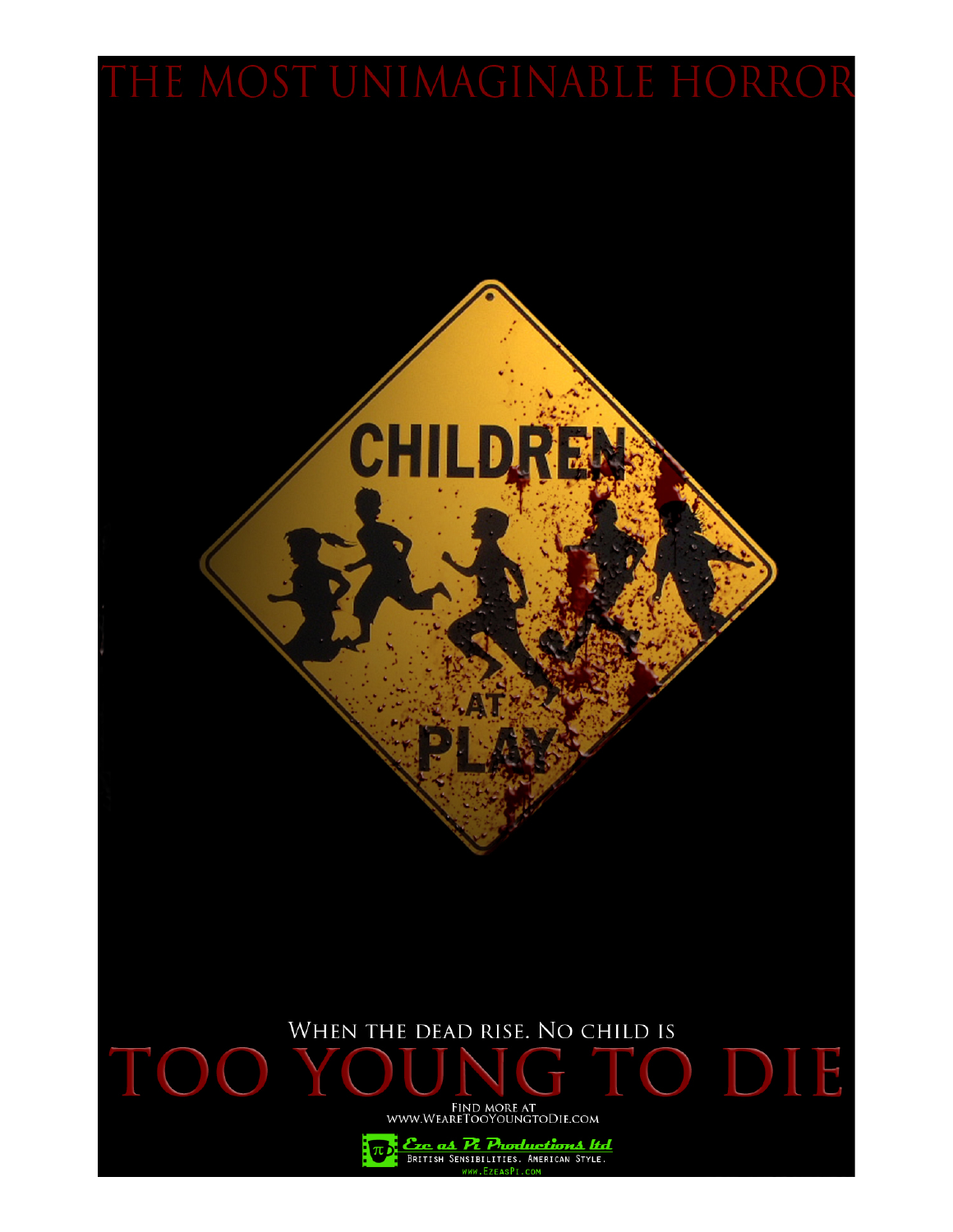# Too Young to die Horror (2014)

Written and Directed by the Thompson Brothers.

### **SYNOPSIS:**

After a train crash, a small village in the North of England is overrun with the living dead. As the authorities are scattered, a group of children are kept hidden in their school, protected by the last few teachers. But when the creatures find a way in, the children find themselves alone and on the run in a city saturated in blood and suffering. Together, they keep each other safe as they look for help and survival, unsure if they are alone in this terror – or if the whole world is now overrun.

**SCRIPT DETAILS** Third draft complete, available on request (Email: script@wearetooyoungtodie.com.)

#### **Writing:**

After an original idea by Wayne Thompson, Henry and James Thompson rewrote the script, the intention for Wayne was to make a film about children in danger. As a father, it is his biggest fear and felt it was a story worth telling. Most stories try to protect the children, surrounding them with other survivors, but for Wayne, the ultimate fear is what would happen to his children if he wasn't there to protect them.

While at its core, the story is a simple horror film about children in an impossible situation, it also has multiple elements to bring people back for a second viewing. Much time was spent making sure the children had their own character arcs and stories and connections but retained the personality of their ages. Early reviews of the script have been very positive.

#### **Intent to direct:**

The Thompson brothers have a clear vision for the film. While they have all directed short films, only Henry has directed a feature film before. (Walk Away – www.Mistakeshauntyou.com) Even though they are all very distinct directors, the brothers are of one mind for Too Young to die and know what they want. All three agree on every scene before shooting it and moving on, but each has their own distinct role as well. Henry has priority over camera and visuals and structure. Wayne has priority over actors and character. James has priority over tone and continuity. Communication and trust is the key to why the Thompson brothers work so efficiently together as one.

#### **Locations:**

With the exception of a montage early on, the film takes place over two days. The majority of exterior scenes take place during the daytime. And while the story takes place across an entire town, there are eight core locations. A house, school, park, retirement home, petrol station, hospital, police station, and town hall. Because of the level of action in the script, it's estimated the script can be filmed over 30/50 days.

Keeping costs down. The school, hospital, police station and retirement home – regardless whether filmed on location or as a set, can be redressed to serve as all four. (Long hall corridors and large open areas with offshoot rooms). These locations were chosen and written into the script for this very reason.

While the town itself is intended to be in the North East of England, it can be filmed in England, Scotland or Ireland. Wherever would offer the best cost for shooting. Exteriors of the streets are interchangeable. Whichever location is used in the end, it is intended to feature the area heavily and show the wonder of European rural towns. Beautiful, but isolated.

#### **Cast:**

7 children (ages 5-14), 4 adults with main speaking roles. Between 30/50 extras at most.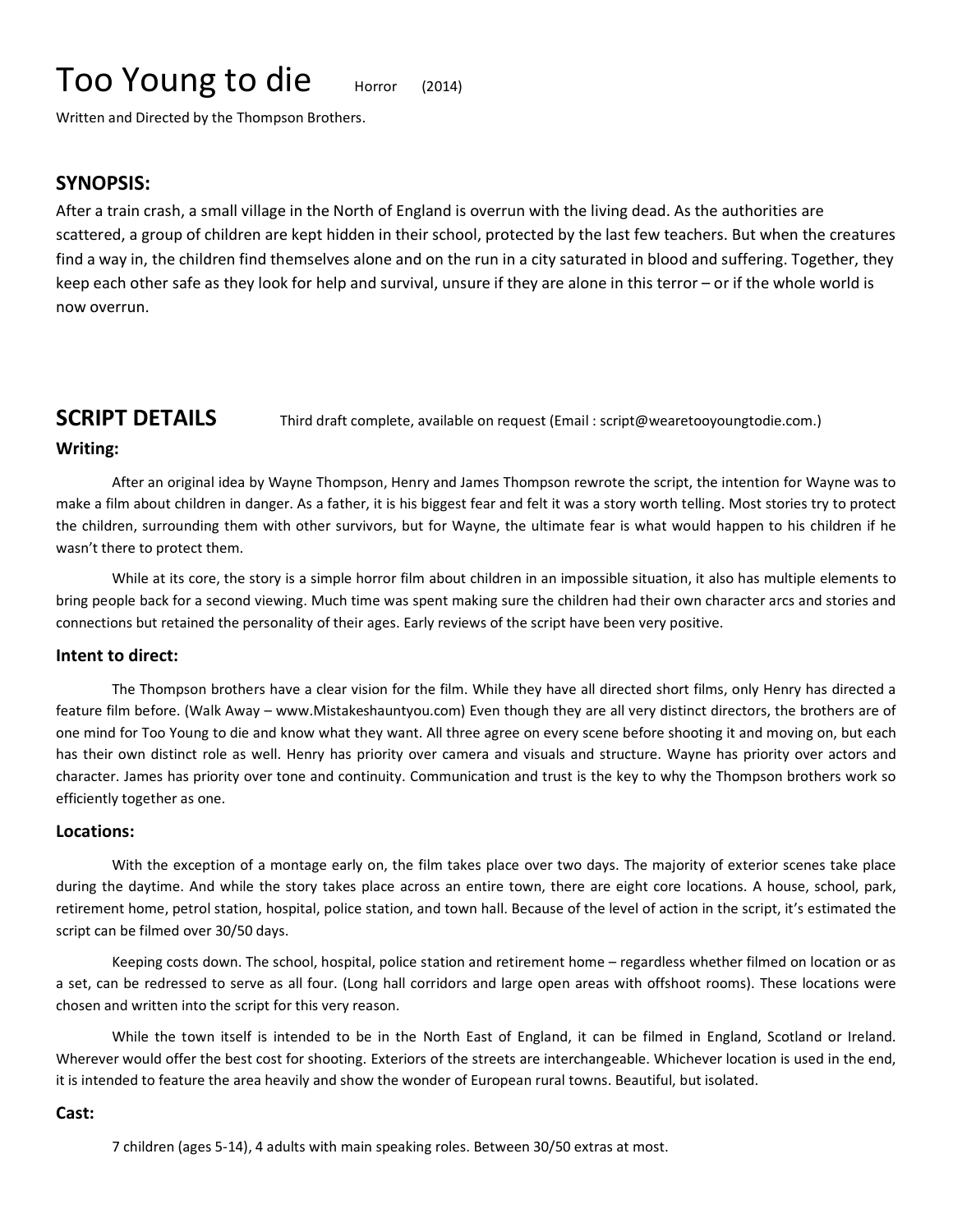Each adult role would require only one or two days of shooting. The children's roles will require between 30/40 days of filming, depending on locations. Obviously, working with children requires additional guidance and levels of health and safety, plus, children are only allowed to be on set for a maximum of 6 hours a day. Because of this, their shooting schedule is 'over' estimated to cover all eventualities.

A group of between 5 and 15 extras reused as various zombies would be used for around half of this shooting schedule. An additional 20/40 people would be needed for only one scene, taking one day.

While no cast has been made official yet, as of December 2013, Melissa Suffield (EastEnders), David Morrissey (The Walking dead), Rutger Hauer (Blade Runner), Mick Foley (WWE hardcore legend), Ron Thal (Guns and Roses' guitarist) and Royston Vasey (Chubby Brown) have all expressed interest in the project as adult roles – depending on the budget being raised.

#### **Lead Cast:**

Brandon – 14 – Male, Average build, headstrong. Brandon tries to keep the group together as he's the oldest.

Sophie – 13 – Female, Tall, shy and withdrawn, but slowly she comes to understand leadership to save those younger.

Sean – 10 – Male, meek and scared, but forced to be strong.

Sally – 10 – Female, Tomboy. Middle child, always trying to be helpful.

Callum – 8 – Male, Average build, acts like everything is a game. Running with a false sense of indestructibility.

Lindsey – 7 – Female, Brandon's baby sister. Afraid of everything, she just wants to be protected.

Tommy – 5 – Male, the youngest. He tries to be strong for everyone but is easily distracted, can't stop being a kid.

Mr. Conners – 30/60 – The headmaster at the children's school. He tries to keep them safe, but slowly becomes unstable. Ms. Robson – 30/50 – Another teacher at the school, very afraid, but maternal over the children. Follows what Mr. Conners says. Robbie – 30/50 – Presents himself to the children as a police officer, but after talking, attacks them. Don't know how honest he is. Michael – 30/50 – Brandon's father. Ex-military. Has been too afraid to rescue the children, he waits for help. Has a short temper.

#### **Estimated costs/equipment/effects:**

The project has been designed for two different budget models. One to maximize the chance for a theatrical release and one for a home video/television market alone. The core differences between these cost sheets is scale and equipment. For the lower budget version we would choose to film the movie on RED SCARLET cameras which would allow for high quality 1080p HD footage, at a fairly low cost. For our full budget, RED ONEs would be used, and filmed in 4K, while more expensive, these cameras have proven themselves over the past few years with many feature films in theaters using them. This would require more lighting during production and also increase post production costs to manage this size footage, including new computers, editing software, hard drives, etc.

Our core team has experience with a variety of cameras and will not require a new Director of Photography, however, crane/steadi-cam operators, etc. Would be invaluable to this production, to help maintain a filmic look – we don't want to make this movie hand held of quasi-documentarian style. Some of our previous work has been quite shaky. Whenever this happened was purely necessity or lack of equipment. Not a statement of style.

Additionally, the buildings, locations, sets would be all shot on location in the lower budget and some pre-fabs would be manufactured and redressed per scene for the higher version. Additionally, more scene manipulation – damage to buildings, removing planes from the sky, etc. would be done in Post-production with the higher budget, helping to sell the overall world more. These minor post production tweaks would be possible with the lower budget, but may not have the time spent to make them as realistic, due to staffing costs.

Both costs are very low, considered low to micro budgets. We feel confident with our previous experiences and research that a good movie can be made for the median budget. And a great movie with a grand scope can be made for the recommended budget, allowing for an immersive and technically superior movie, without neglecting the look and feel of a bigger budget film. Obviously, even the recommended cost is the minimum we could do this for. Anything over this amount would however greatly increase what we'd be able to bring to the screen.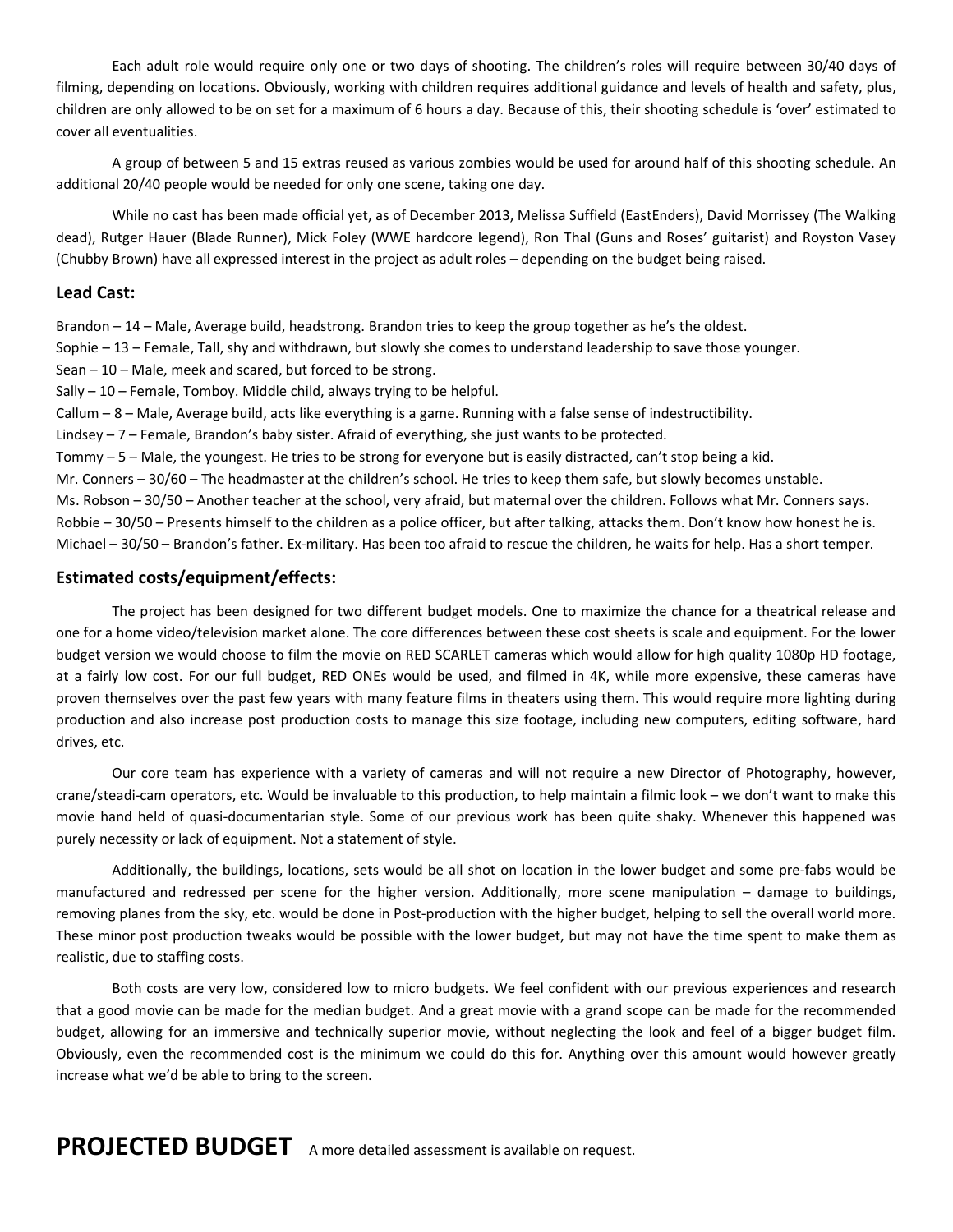| Item                        | Estimated Lowest cost / recommended cost |          |                                              |
|-----------------------------|------------------------------------------|----------|----------------------------------------------|
| Producers:                  | £15,000                                  | £30,000  |                                              |
| Writers:                    | £10,000                                  | £30,000  |                                              |
| Directors:                  | £20,000                                  | £30,000  |                                              |
| Cast:                       | £40,000                                  | £70,000  | (3 featured adults, 7 lead children)         |
| Crew:                       | £10,000                                  | £20,000  | (Camera operators, technicians, grips, etc.) |
| Film equipment:             | £35,000                                  | £75,000  | (All recording devices and lights, etc.)     |
| Location costs:             | £5,000                                   | £15,000  |                                              |
| Set design:                 | £5,000                                   | £15,000  |                                              |
| Props design/buying:        | £4,000                                   | £15,000  |                                              |
| Practical Effects/Make up:  | £5,000                                   | £20,000  |                                              |
| Visual Effects:             | £5,000                                   | £25,000  |                                              |
| Transportation:             | £5,000                                   | £5,000   |                                              |
| Health and Safety:          | £2,500                                   | £10,000  |                                              |
| Editors:                    | £5,000                                   | £10,000  |                                              |
| Composers:                  | £2,000                                   | £5,000   |                                              |
| Music rights:               | £5,000                                   | £25,000  |                                              |
| Sound design:               | £2,000                                   | £6,000   |                                              |
| Incentives (For investors): | £5,000                                   | £10,000  |                                              |
| Miscellaneous:              | £14,500                                  | £34,000  | (Catering, accommodation, etc.)              |
| Subtotal:                   | £200,000                                 | £450,000 |                                              |

#### **Funds acquisition and the - we are too young to die community:**

Originally we aimed to get this studio funded, but kept finding everyone would be more interested in buying the script than producing our version. The studio system is very biased against those without leverage, we're not big enough names to make sure we get things made the way we'd want, and we believe in this project very strongly. How can we trust whoever took it over would feel the same? We also want to support our local film community which is constantly shunned by bigger cities like London and Manchester.

We also believe this film could be an event and we want everyone, especially horror fans, to be a part of it. So we've opted for a 3-tiered approach (Crowd funding, merchandising and private investment/donations) all leading to what we want to call the WE ARE TOO YOUNG TO DIE community. Http://www.WeareTooYoungtoDie.com

Every single person who invests even a penny into this production will be credited in the film as a survivor who was too young to die. On our official website we'll be releasing a series of limited merchandise which will only be available for the development and pre-production phases. Making them all instant collectors' items when the movie gets made. Additionally, any investment at all entitles anyone to be a part of the filmmaking process. As the movie rolls forward into pre-production and eventually production, polls and comments in a member's only section of our website will allow everyone who is too young to die to help shape the way it moves forward.

#### **Distribution:**

Depending on budget constraints, the film, when finished, will either be licensed to be screened in theaters or released directly to DVD/Blu-Ray and digital streaming services. However, every person who invests in Too young to die, as part of the community will be entitled to a free copy upon completion. The amount of investment dictates what format that will be on. Any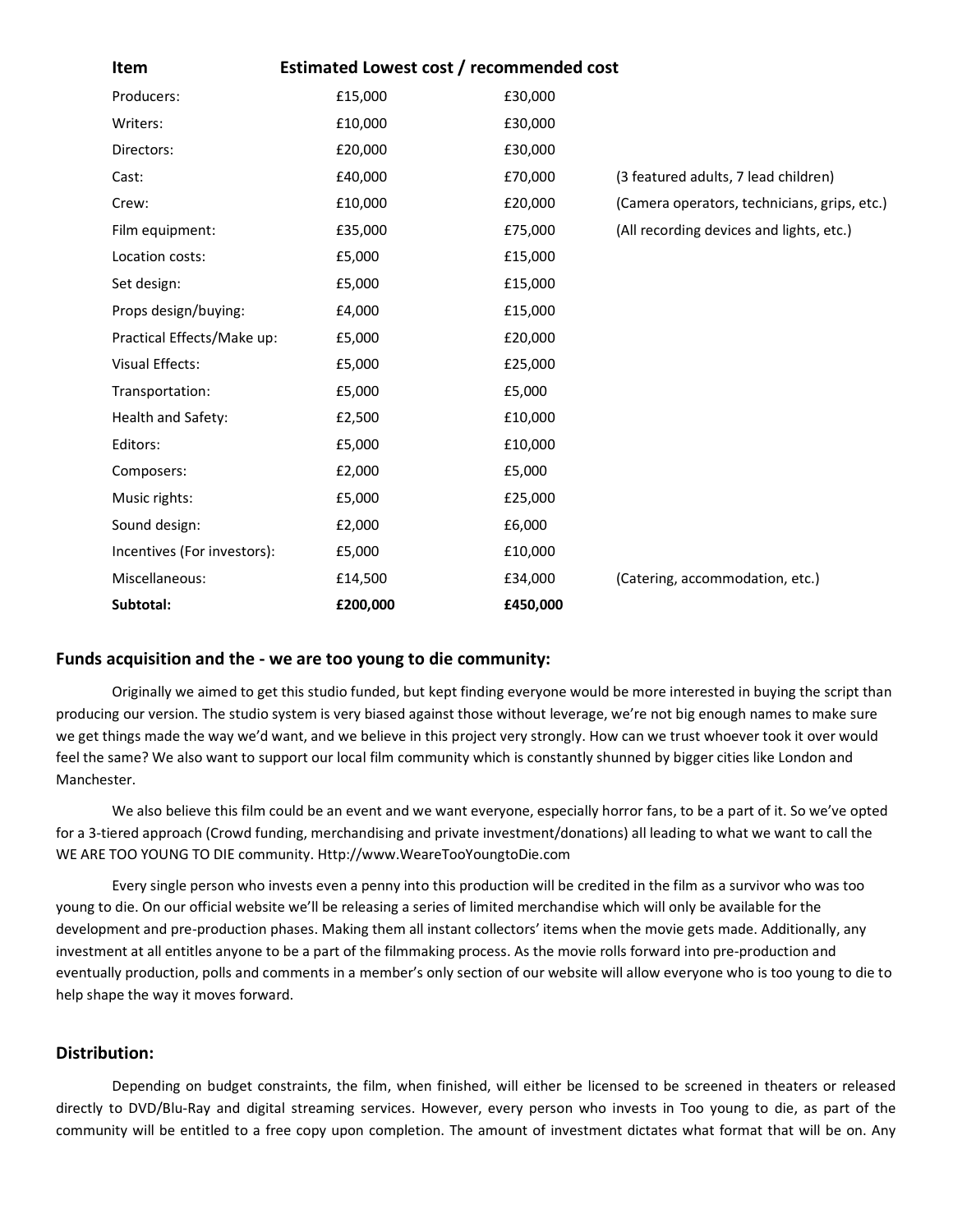other information about distribution would be dependent on sales agents and individual territories, so we can only speculate at this stage, but we intend this movie to be released and screened on every continent at some stage.

# **EZE AS PI PRODUCTIONS** The Production company

Eze as Pi Productions ltd was founded by Henry Thompson in 2006 to make the film Walk Away. The movie, self-financed for £30,000, took two years to film. During this time, he cast and worked with Wayne Thompson and James Thompson. The three all soon became close friends and the Thompson Brothers were born.

A variety of personal and professional factors held back the completion of the film. But 2014 will see the release of Walk Away once post production is complete, now that the team is producing new projects. Several scripts, short films and television pilots.

For more up to date information on the company, please visit [www.ezeaspi.com.](http://www.ezeaspi.com/)

Or Follow us on Twitter: @EzeasPi\_Ltd and Like us on Facebook: [www.facebook.com/Ezeaspiproductions](http://www.facebook.com/Ezeaspiproductions) also find us on Linkedin.

# **CREW** The team behind Too Young to die.

**(IMDB: nm3146549)** Wayne has been working as an actor and make up effects artist for over 10 years. In that time he has appeared in TV shows, short and feature films. (Not to mention stunt riding, fight choreography, etc.) The last few years, has been primarily working on his own. Producing and directing are just additional feathers in his filmmakers cap. Further establishing his dedication and passion for film.

[WayneThompson@ezeaspi.com,](mailto:WayneThompson@ezeaspi.com) @MrWayneThompson, and find him on Facebook and Linkedin.



### **HENRY THOMPSON – Writer / Producer /Director**

**WAYNE THOMPSON – Story by / Writer / Producer / Director**

**(IMDB: nm6067767)** American ex-patriot and ex-Graphic artist/photographer; Henry has a deep run passion for all media. Movies, TV shows, games, music, he loves it all and wants to dabble in it all. Aside from executive producing everything Eze as Pi has made, writing and directing [WalkAway,](http://www.mistakeshauntyou.com/) and actively developing new scripts, he is working on some concepts for video games.

[Director@ezeaspi.com,](mailto:Director@ezeaspi.com) @EzeasPi, and find him on Facebook and Linkedin.



### **JAMES THOMPSON – Writer / Producer / Director**

**(IMDB: nm6067772)** Jim started his acting career in the theatre back home in Bermuda while he produced his own Web-comic for a few years. Jim moved to the UK looking to further his acting, starting with a lead role in [WalkAway.](http://www.mistakeshauntyou.com/) Always a writer, since his comic days, the Thompson brothers collaborate on everything now, Jim's particular brand of action and humor being a perfect fit with the Eze as Pi mentality of writing.

[JamesThompson@ezeaspi.com,](mailto:JamesThompson@ezeaspi.com) @MrJimmyThompson, and find him on Facebook and Linkedin.

## **Development History** Updated March 15<sup>th</sup> 2014.

Sep 2013. First draft complete.